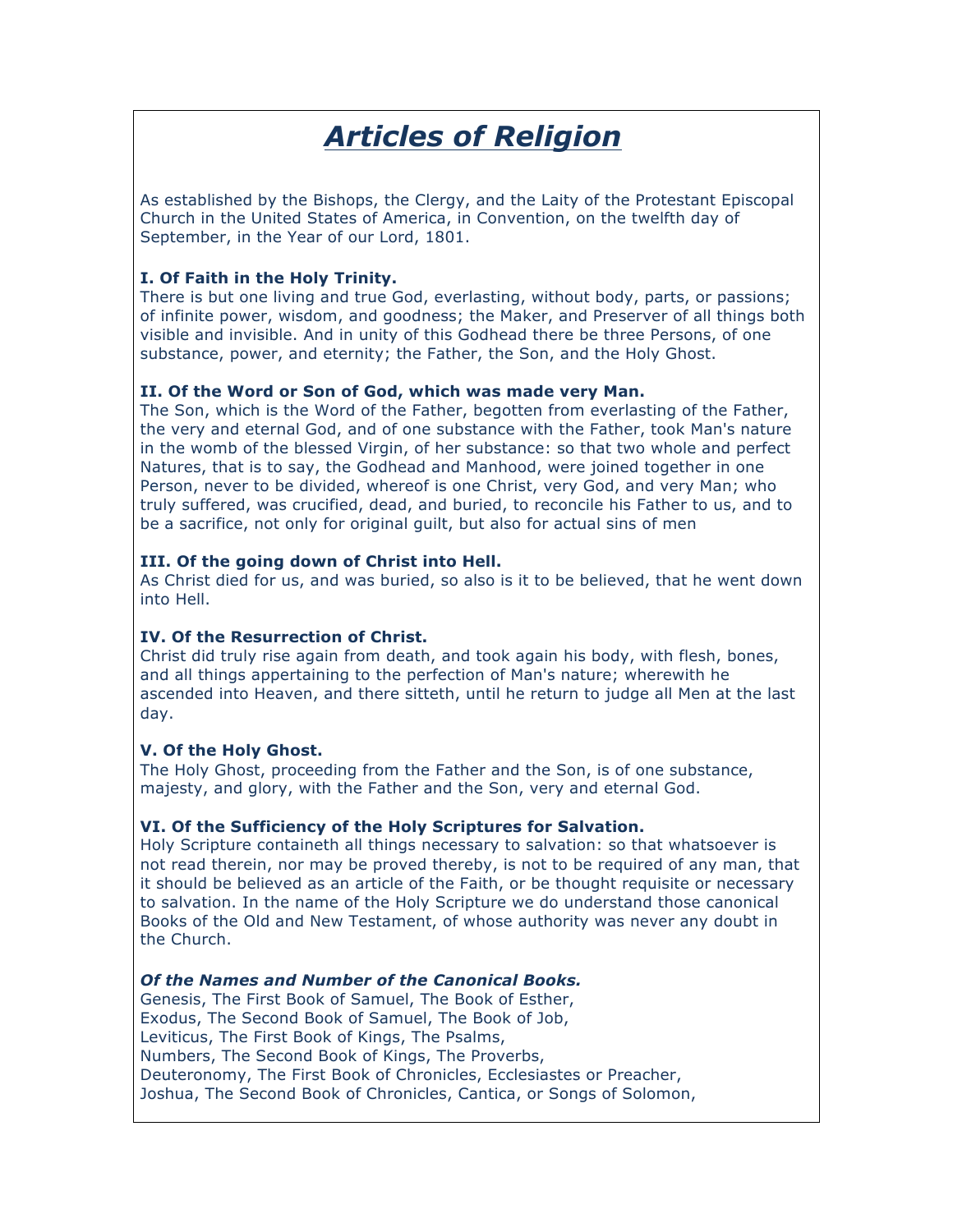Judges, The First Book of Esdras, Four Prophets the greater, Ruth, The Second Book of Esdras, Twelve Prophets the less.

And the other Books (as Hierome saith) the Church doth read for example of life and instruction of manners; but yet doth it not apply them to establish any doctrine; such are these following:

The Third Book of Esdras, The rest of the Book of Esther, The Fourth Book of Esdras, The Book of Wisdom, The Book of Tobias, Jesus the Son of Sirach, The Book of Judith, Baruch the Prophet, The Song of the Three Children, The Prayer of Manasses, The Story of Susanna, The First Book of Maccabees, Of Bel and the Dragon, The Second Book of Maccabees.

All the Books of the New Testament, as they are commonly received, we do receive, and account them Canonical.

#### **VII. Of the Old Testament.**

The Old Testament is not contrary to the New: for both in the Old and New Testament everlasting life is offered to Mankind by Christ, who is the only Mediator between God and Man, being both God and Man. Wherefore they are not to be heard, which feign that the old Fathers did look only for transitory promises. Although the Law given from God by Moses, as touching Ceremonies and Rites, do not bind Christian men, nor the Civil precepts thereof ought of necessity to be received in any commonwealth; yet notwithstanding, no Christian man whatsoever is free from the obedience of the Commandments which are called Moral.

#### **VIII. Of the Creeds.**

The Nicene Creed, and that which is commonly called the Apostles' Creed, ought thoroughly to be received and believed: for they may be proved by most certain warrants of Holy Scripture.

*The original Article given Royal assent in 1571 and reaffirmed in 1662, was entitled "Of the Three Creeds; and began as follows, "The Three Creeds, Nicene Creed, Athanasius's Creed, and that which is commonly called the Apostles' Creed ..."*

## **IX. Of Original or Birth-Sin.**

Original sin standeth not in the following of Adam, (as the Pelagians do vainly talk;) but it is the fault and corruption of the Nature of every man, that naturally is engendered of the offspring of Adam; whereby man is very far gone from original righteousness, and is of his own nature inclined to evil, so that the flesh lusteth always contrary to the Spirit; and therefore in every person born into this world, it deserveth God's wrath and damnation. And this infection of nature doth remain, yea in them that are regenerated; whereby the lust of the flesh, called in Greek, φρονηµα σαρκος, (which some do expound the wisdom, some sensuality, some the affection, some the desire, of the flesh), is not subject to the Law of God. And although there is no condemnation for them that believe and are baptized; yet the Apostle doth confess, that concupiscence and lust hath of itself the nature of sin.

## **X. Of Free-Will.**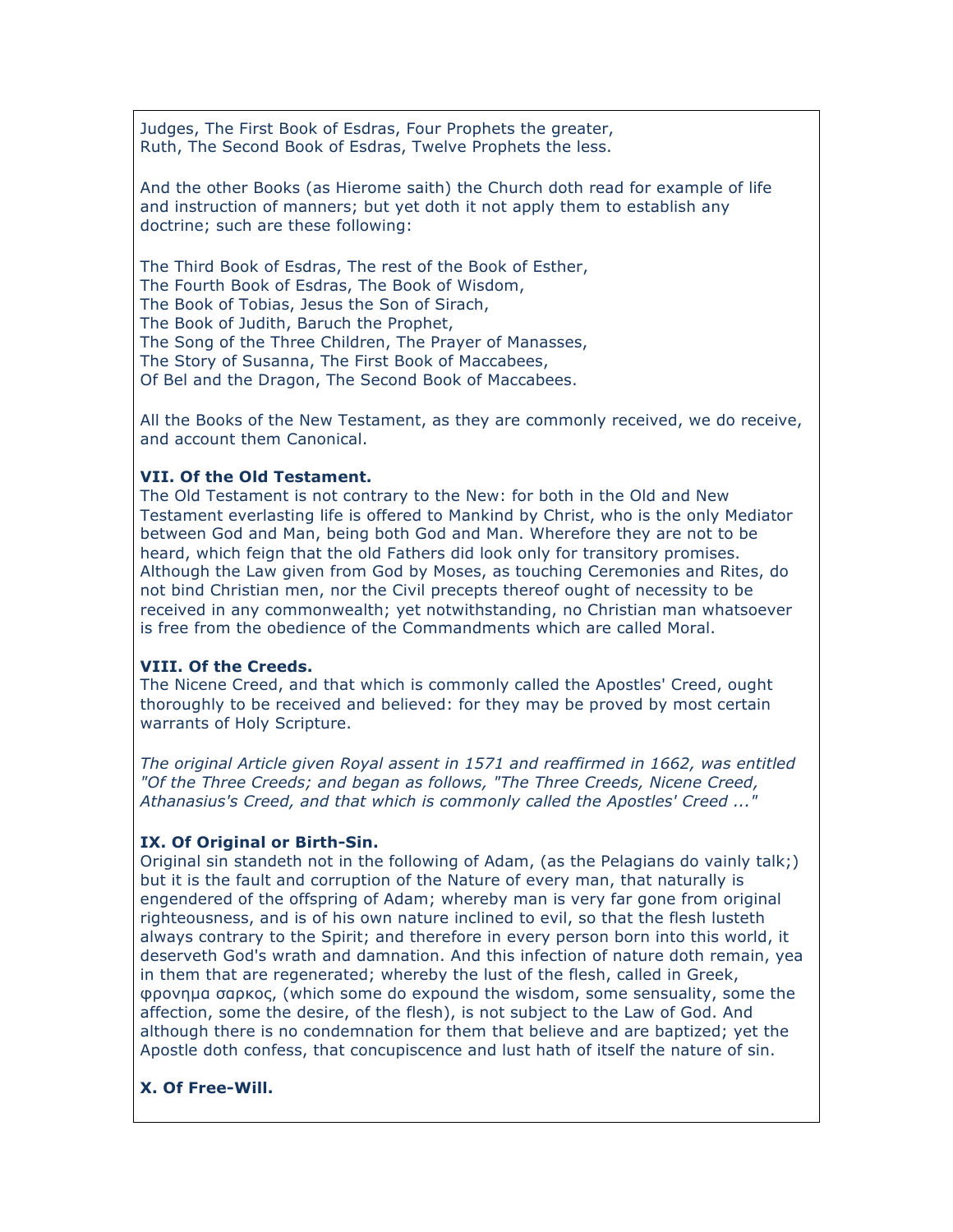The condition of Man after the fall of Adam is such, that he cannot turn and prepare himself, by his own natural strength and good works, to faith; and calling upon God. Wherefore we have no power to do good works pleasant and acceptable to God, without the grace of God by Christ preventing us, that we may have a good will, and working with us, when we have that good will.

# **XI. Of the Justification of Man.**

We are accounted righteous before God, only for the merit of our Lord and Saviour Jesus Christ by Faith, and not for our own works or deservings. Wherefore, that we are justified by Faith only, is a most wholesome Doctrine, and very full of comfort, as more largely is expressed in the Homily of Justification.

# **XII. Of Good Works.**

Albeit that Good Works, which are the fruits of Faith, and follow after Justification, cannot put away our sins, and endure the severity of God's judgment; yet are they pleasing and acceptable to God in Christ, and do spring out necessarily of a true and lively Faith insomuch that by them a lively Faith may be as evidently known as a tree discerned by the fruit.

## **XIII. Of Works before Justification.**

Works done before the grace of Christ, and the Inspiration of his Spirit, are not pleasant to God, forasmuch as they spring not of faith in Jesus Christ; neither do they make men meet to receive grace, or (as the School-authors say) deserve grace of congruity: yea rather, for that they are not done as God hath willed and commanded them to be done, we doubt not but they have the nature of sin.

# **XIV. Of Works of Supererogation.**

Voluntary Works besides, over and above, God's Commandments, which they call Works of Supererogation, cannot be taught without arrogancy and impiety: for by them men do declare, that they do not only render unto God as much as they are bound to do, but that they do more for his sake, than of bounden duty is required: whereas Christ saith plainly When ye have done all that are commanded to you, say, We are unprofitable servants.

# **XV. Of Christ alone without Sin.**

Christ in the truth of our nature was made like unto us in all things, sin only except, from which he was clearly void, both in his flesh, and in his spirit. He came to be the Lamb without spot, who, by sacrifice of himself once made, should take away the sins of the world; and sin (as Saint John saith) was not in him. But all we the rest, although baptized and born again in Christ, yet offend in many things; and if we say we have no sin, we deceive ourselves, and the truth is not in us.

## **XVI. Of Sin after Baptism.**

Not every deadly sin willingly committed after Baptism is sin against the Holy Ghost, and unpardonable. Wherefore the grant of repentance is not to be denied to such as fall into sin after Baptism. After we have received the Holy Ghost, we may depart from grace given, and fall into sin, and by the grace of God we may arise again, and amend our lives. And therefore they are to be condemned, which say, they can no more sin as long as they live here, or deny the place of forgiveness to such as truly repent.

# **XVII. Of Predestination and Election.**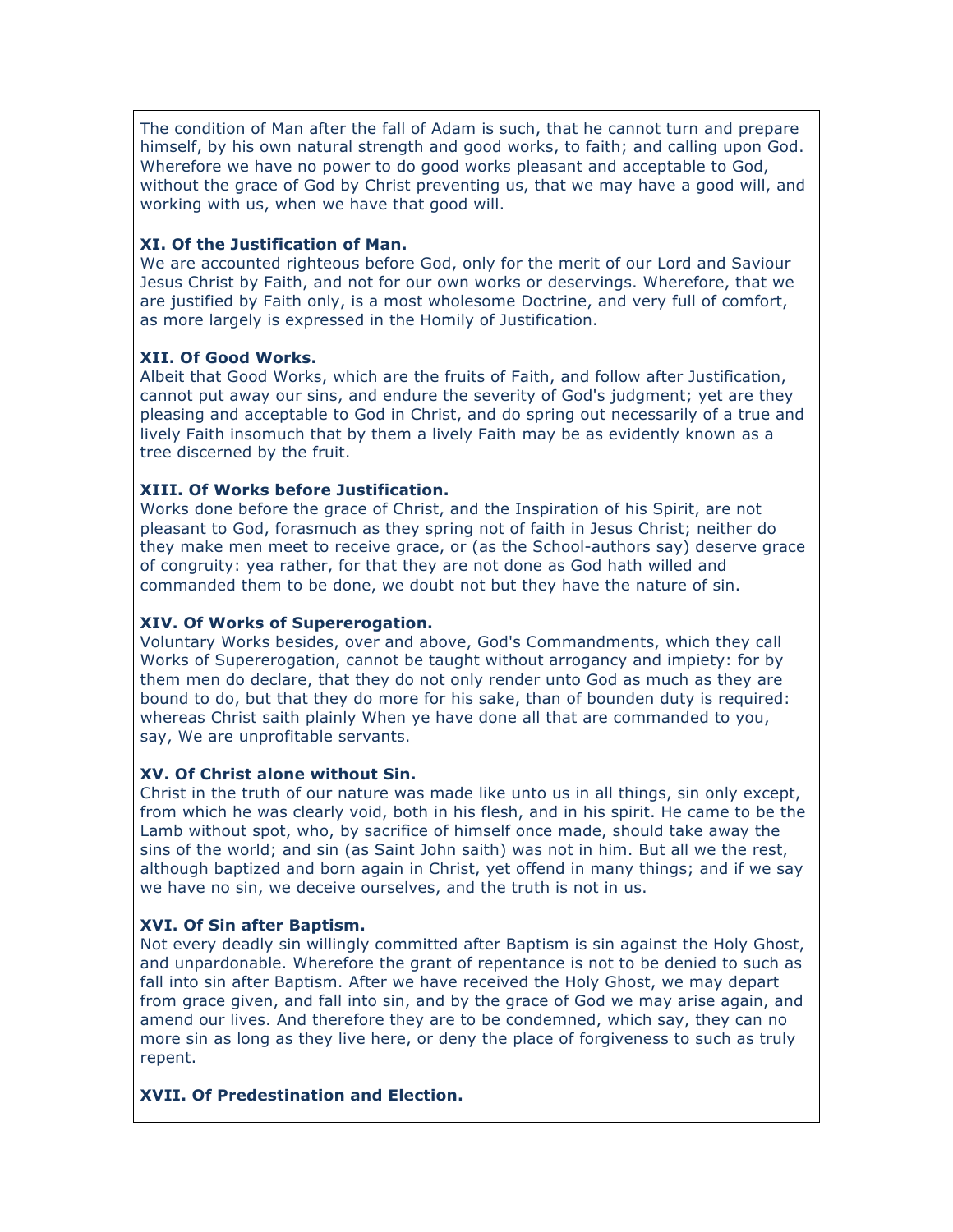Predestination to Life is the everlasting purpose of God, whereby (before the foundations of the world were laid) he hath constantly decreed by his counsel secret to us, to deliver from curse and damnation those whom he hath chosen in Christ out of mankind, and to bring them by Christ to everlasting salvation, as vessels made to honour. Wherefore, they which be endued with so excellent a benefit of God, be called according to God's purpose by his Spirit working in due season: they through Grace obey the calling: they be justified freely: they be made sons of God by adoption: they be made like the image of his only-begotten Son Jesus Christ: they walk religiously in good works, and at length, by God's mercy, they attain to everlasting felicity.

As the godly consideration of Predestination, and our Election in Christ, is full of sweet, pleasant, and unspeakable comfort to godly persons, and such as feel in themselves the working of the Spirit of Christ, mortifying the works of the flesh, and their earthly members, and drawing up their mind to high and heavenly things, as well because it doth greatly establish and confirm their faith of eternal Salvation to be enjoyed through Christ as because it doth fervently kindle their love towards God: So, for curious and carnal persons, lacking the Spirit of Christ, to have continually before their eyes the sentence of God's Predestination, is a most dangerous downfall, whereby the Devil doth thrust them either into desperation, or into wretchlessness of most unclean living, no less perilous than desperation.

Furthermore, we must receive God's promises in such wise, as they be generally set forth to us in Holy Scripture: and, in our doings, that Will of God is to be followed, which we have expressly declared unto us in the Word of God.

#### **XVIII. Of obtaining eternal Salvation only by the Name of Christ.**

They also are to be had accursed that presume to say, That every man shall be saved by the Law or Sect which he professeth, so that he be diligent to frame his life according to that Law, and the light of Nature. For Holy Scripture doth set out unto us only the Name of Jesus Christ, whereby men must be saved.

#### **XIX. Of the Church.**

The visible Church of Christ is a congregation of faithful men, in which the pure Word of God is preached, and the Sacraments be duly ministered according to Christ's ordinance, in all those things that of necessity are requisite to the same.

As the Church of Jerusalem, Alexandria, and Antioch, have erred, so also the Church of Rome hath erred, not only in their living and manner of Ceremonies, but also in matters of Faith.

#### **XX. Of the Authority of the Church.**

The Church hath power to decree Rites or Ceremonies, and authority in Controversies of Faith: and yet it is not lawful for the Church to ordain any thing that is contrary to God's Word written, neither may it so expound one place of Scripture, that it be repugnant to another. Wherefore, although the Church be a witness and a keeper of Holy Writ, yet, as it ought not to decree any thing against the same, so besides the same ought it not to enforce any thing to be believed for necessity of Salvation.

#### **XXI. Of the Authority of General Councils.**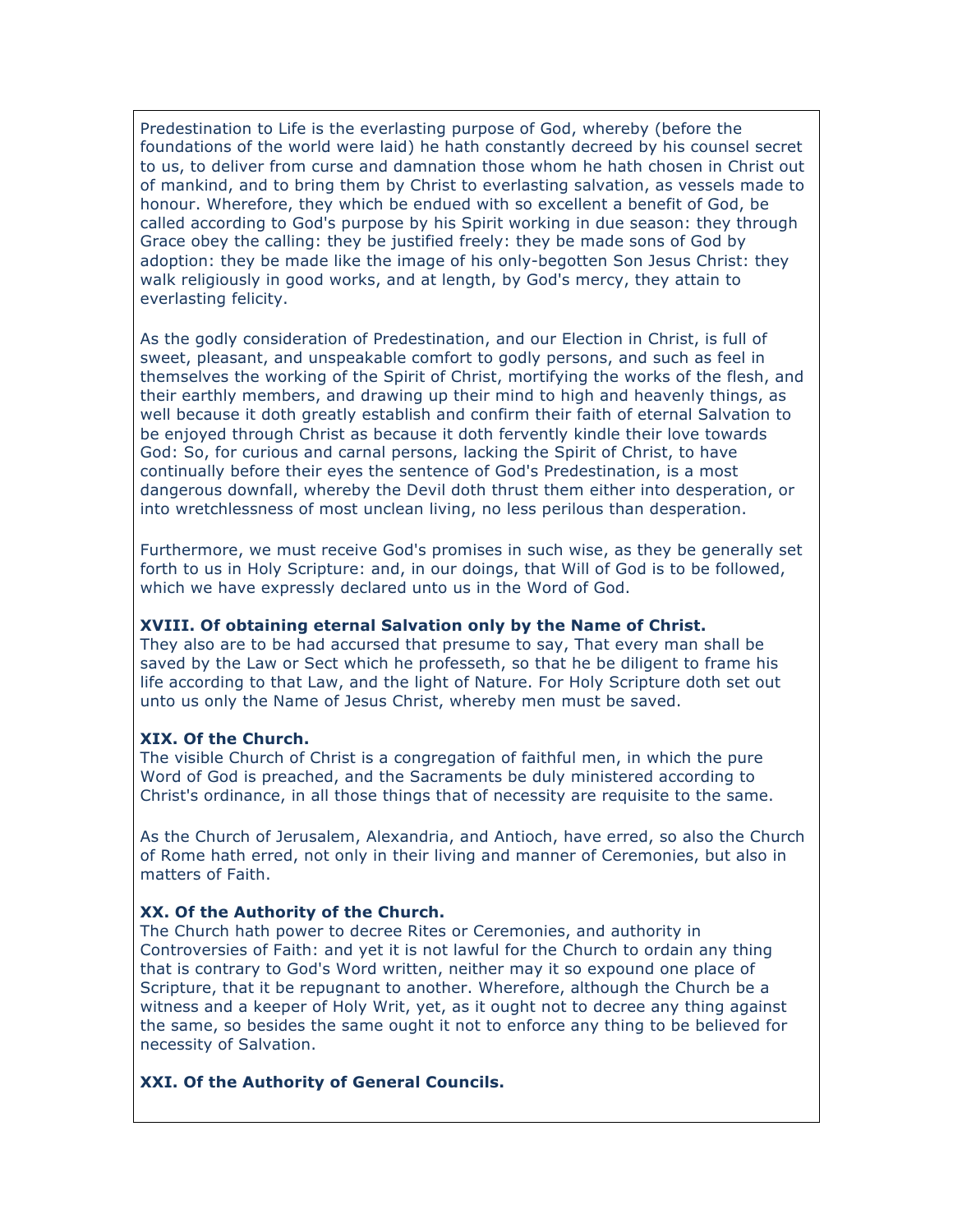*[The Twenty-first of the former Articles is omitted; because it is partly of a local and civil nature, and is provided for, as to the remaining parts of it, in other Articles.]*

*The original 1571, 1662 text of this Article, omitted in the version of 1801, reads as follows: "General Councils may not be gathered together without the commandment and will of Princes. And when they be gathered together, (forasmuch as they be an assembly of men, whereof all be not governed with the Spirit and Word of God,) they may err, and sometimes have erred, even in things pertaining unto God. Wherefore things ordained by them as necessary to salvation have neither strength nor authority, unless it may be declared that they be taken out of holy Scripture."*

## **XXII. Of Purgatory.**

The Romish Doctrine concerning Purgatory, Pardons, Worshipping and Adoration, as well of Images as of Relics, and also Invocation of Saints, is a fond thing, vainly invented, and grounded upon no warranty of Scripture, but rather repugnant to the Word of God.

#### **XXIII. Of Ministering in the Congregation.**

It is not lawful for any man to take upon him the office of public preaching, or ministering the Sacraments in the Congregation, before he be lawfully called, and sent to execute the same. And those we ought to judge lawfully called and sent, which be chosen and called to this work by men who have public authority given unto them in the Congregation, to call and send Ministers into the Lord's vineyard.

## **XXIV. Of Speaking in the Congregation in such a Tongue as the people understandeth.**

It is a thing plainly repugnant to the Word of God, and the custom of the Primitive Church to have public Prayer in the Church, or to minister the Sacraments, in a tongue not understanded of the people.

#### **XXV. Of the Sacraments.**

Sacraments ordained of Christ be not only badges or tokens of Christian men's profession, but rather they be certain sure witnesses, and effectual signs of grace, and God's good will towards us, by the which he doth work invisibly in us, and doth not only quicken, but also strengthen and confirm our Faith in him.

There are two Sacraments ordained of Christ our Lord in the Gospel, that is to say, Baptism, and the Supper of the Lord.

Those five commonly called Sacraments, that is to say, Confirmation, Penance, Orders, Matrimony, and Extreme Unction, are not to be counted for Sacraments of the Gospel, being such as have grown partly of the corrupt following of the Apostles, partly are states of life allowed in the Scriptures, but yet have not like nature of Sacraments with Baptism, and the Lord's Supper, for that they have not any visible sign or ceremony ordained of God.

The Sacraments were not ordained of Christ to be gazed upon, or to be carried about, but that we should duly use them. And in such only as worthily receive the same, they have a wholesome effect or operation: but they that receive them unworthily, purchase to themselves damnation, as Saint Paul saith.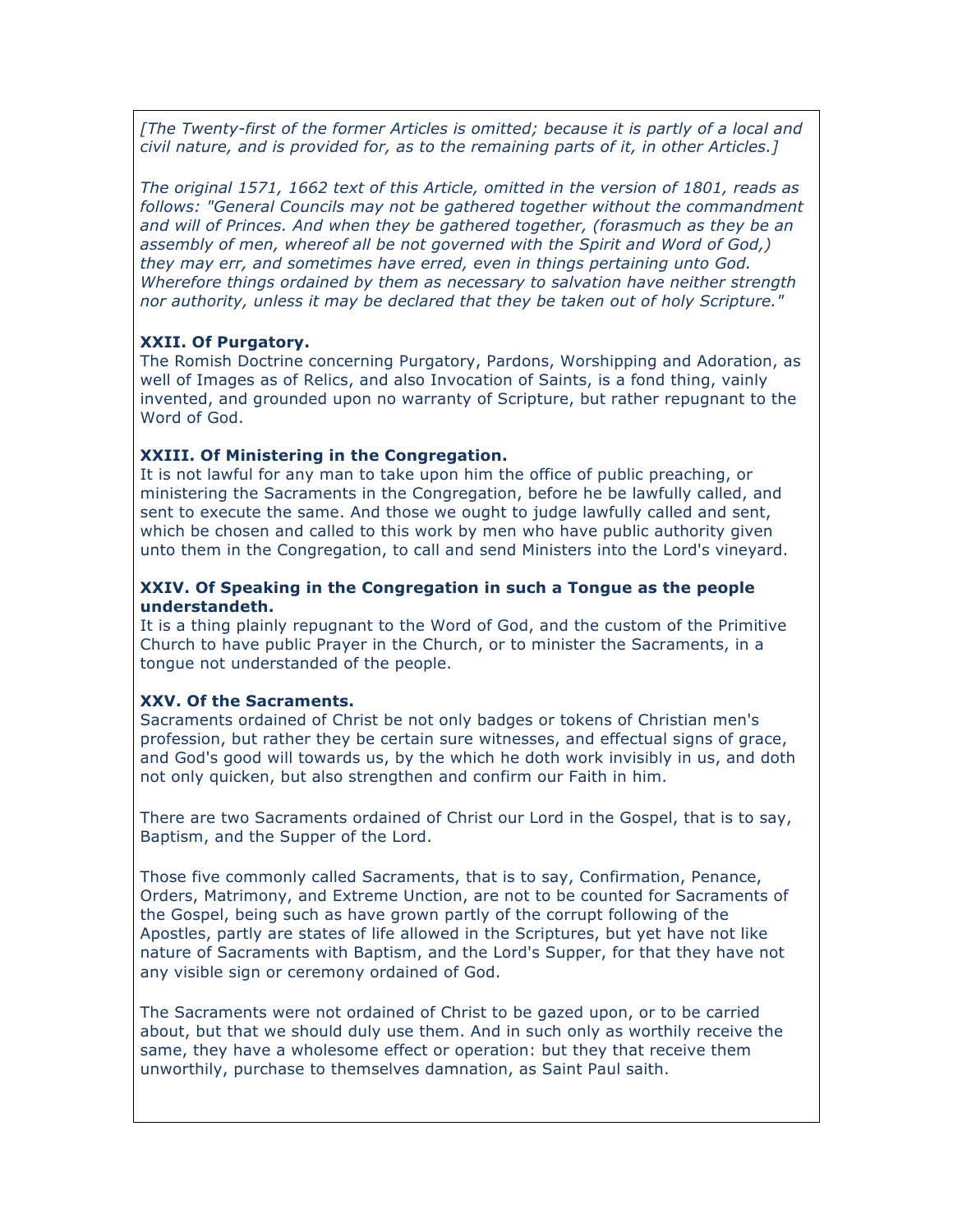## **XXVI. Of the Unworthiness of the Ministers, which hinders not the effect of the Sacraments.**

Although in the visible Church the evil be ever mingled with the good, and sometimes the evil have chief authority in the Ministration of the Word and Sacraments, yet forasmuch as they do not the same in their own name, but in Christ's, and do minister by his commission and authority, we may use their Ministry, both in hearing the Word of God, and in receiving the Sacraments. Neither is the effect of Christ's ordinance taken away by their wickedness, nor the grace of God's gifts diminished from such as by faith, and rightly, do receive the Sacraments ministered unto them; which be effectual, because of Christ's institution and promise, although they be ministered by evil men.

Nevertheless, it appertaineth to the discipline of the Church, that inquiry be made of evil Ministers, and that they be accused by those that have knowledge of their offences; and finally, being found guilty, by just judgment be deposed.

## **XXVII. Of Baptism.**

Baptism is not only a sign of profession, and mark of difference, whereby Christian men are discerned from others that be not christened, but it is also a sign of Regeneration or New-Birth, whereby, as by an instrument, they that receive Baptism rightly are grafted into the Church; the promises of the forgiveness of sin, and of our adoption to be the sons of God by the Holy Ghost, are visibly signed and sealed, Faith is confirmed, and Grace increased by virtue of prayer unto God.

The Baptism of young Children is in any wise to be retained in the Church, as most agreeable with the institution of Christ.

#### **XXVIII. Of the Lord's Supper.**

The Supper of the Lord is not only a sign of the love that Christians ought to have among themselves one to another, but rather it is a Sacrament of our Redemption by Christ's death: insomuch that to such as rightly, worthily, and with faith, receive the same, the Bread which we break is a partaking of the Body of Christ; and likewise the Cup of Blessing is a partaking of the Blood of Christ.

Transubstantiation (or the change of the substance of Bread and Wine) in the Supper of the Lord, cannot be proved by Holy Writ; but is repugnant to the plain words of Scripture, overthroweth the nature of a Sacrament, and hath given occasion to many superstitions.

The Body of Christ is given, taken, and eaten, in the Supper, only after an heavenly and spiritual manner. And the mean whereby the Body of Christ is received and eaten in the Supper, is Faith.

The Sacrament of the Lord's Supper was not by Christ's ordinance reserved, carried about, lifted up, or worshipped.

## **XXIX. Of the Wicked, which eat not the Body of Christ in the use of the Lord's Supper.**

The Wicked, and such as be void of a lively faith, although they do carnally and visibly press with their teeth (as Saint Augustine saith) the Sacrament of the Body and Blood of Christ; yet in no wise are they partakers of Christ: but rather, to their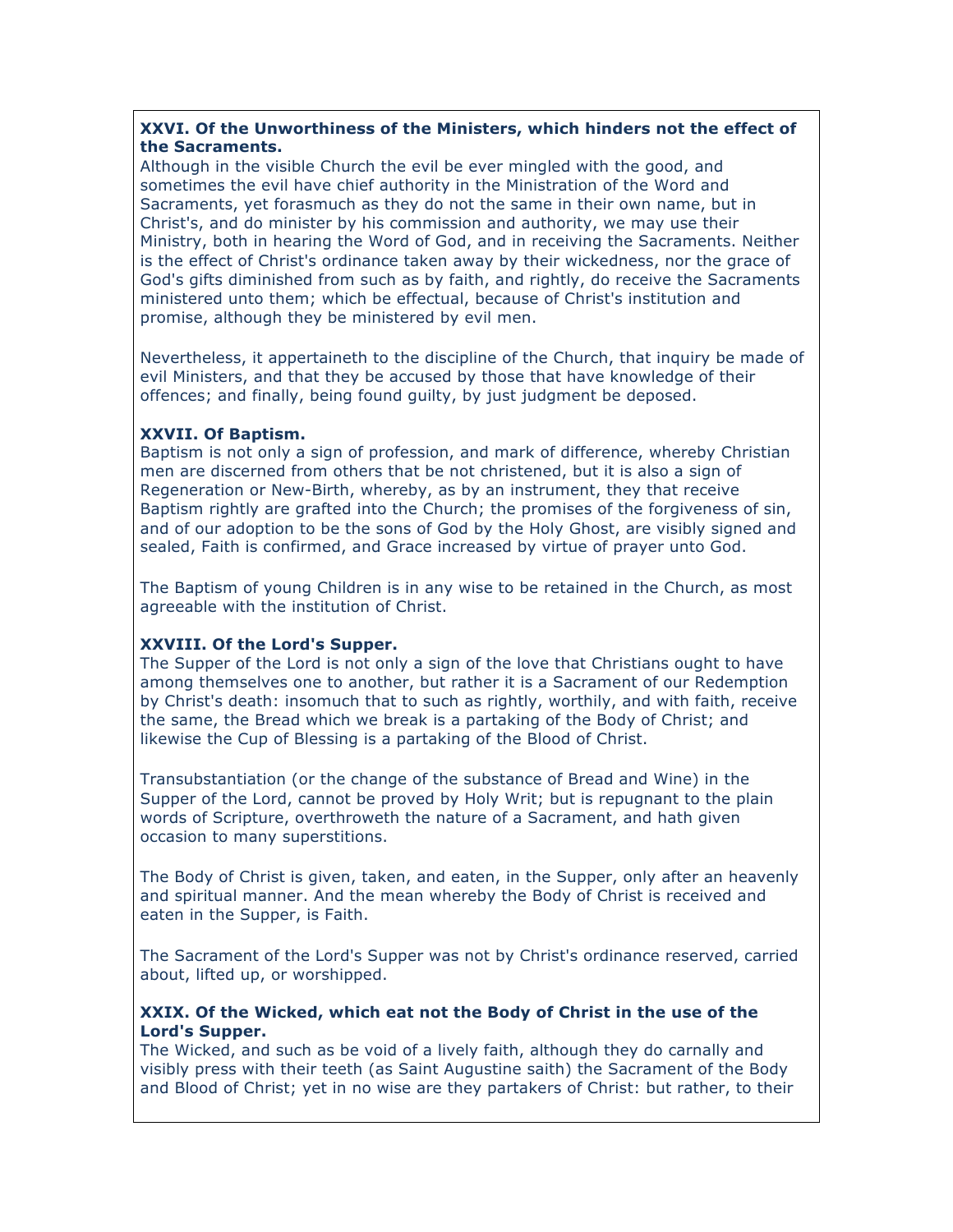condemnation, do eat and drink the sign or Sacrament of so great a thing.

## **XXX. Of both Kinds.**

The Cup of the Lord is not to be denied to the Lay-people: for both the parts of the Lord's Sacrament, by Christ's ordinance and commandment, ought to be ministered to all Christian men alike.

## **XXXI. Of the one Oblation of Christ finished upon the Cross.**

The Offering of Christ once made is that perfect redemption, propitiation, and satisfaction, for all the sins of the whole world, both original and actual; and there is none other satisfaction for sin, but that alone. Wherefore the sacrifices of Masses, in the which it was commonly said, that the Priest did offer Christ for the quick and the dead, to have remission of pain or guilt, were blasphemous fables, and dangerous deceits.

## **XXXII. Of the Marriage of Priests.**

Bishops, Priests, and Deacons, are not commanded by God's Law, either to vow the estate of single life, or to abstain from marriage: therefore it is lawful for them, as for all other Christian men, to marry at their own discretion, as they shall judge the same to serve better to godliness.

## **XXXIII. Of excommunicate Persons, how they are to be avoided.**

That person which by open denunciation of the Church is rightly cut off from the unity of the Church, and excommunicated, ought to be taken of the whole multitude of the faithful, as an Heathen and Publican, until he be openly reconciled by penance, and received into the Church by a Judge that hath authority thereunto.

## **XXXIV. Of the Traditions of the Church.**

It is not necessary that Traditions and Ceremonies be in all places one, or utterly like; for at all times they have been divers, and may be changed according to the diversity of countries, times, and men's manners, so that nothing be ordained against God's Word. Whosoever, through his private judgment, willingly and purposely, doth openly break the Traditions and Ceremonies of the Church, which be not repugnant to the Word of God, and be ordained and approved by common authority, ought to be rebuked openly, (that others may fear to do the like,) as he that offendeth against the common order of the Church, and hurteth the authority of the Magistrate, and woundeth the consciences of the weak brethren.

Every particular or national Church hath authority to ordain, change, and abolish, Ceremonies or Rites of the Church ordained only by man's authority, so that all things be done to edifying.

## **XXXV. Of the Homilies.**

The Second Book of Homilies, the several titles whereof we have joined under this Article, doth contain a godly and wholesome Doctrine, and necessary for these times, as doth the former Book of Homilies, which were set forth in the time of Edward the Sixth; and therefore we judge them to be read in Churches by the Ministers, diligently and distinctly, that they may he understanded of the people.

Of the Names of the Homilies.

1 Of the right Use of the Church.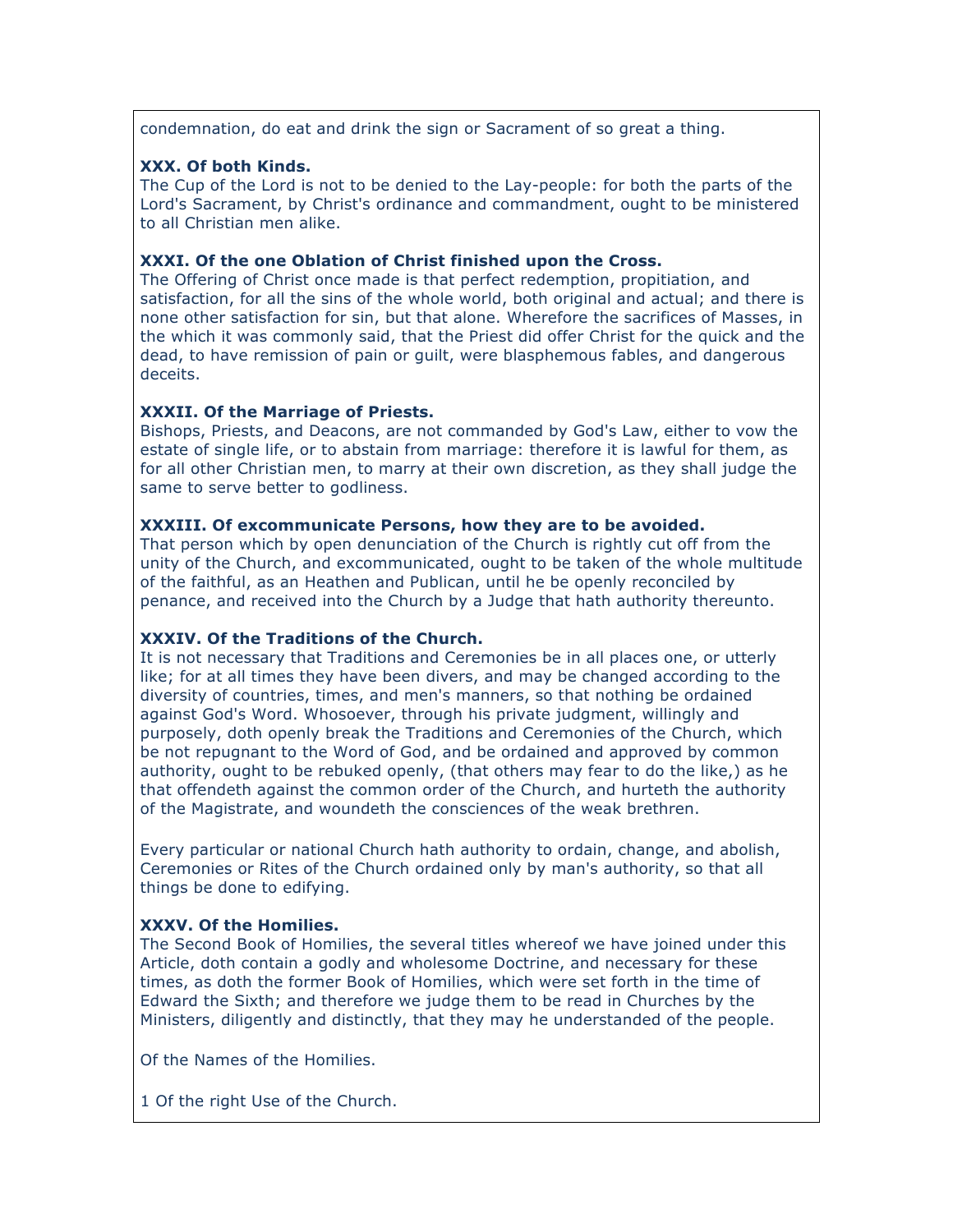2 Against Peril of Idolatry.

3 Of repairing and keeping clean of Churches.

- 4 Of good Works: first of Fasting.
- 5 Against Gluttony and Drunkenness.
- 6 Against Excess of Apparel.

7 Of Prayer.

8 Of the Place and Time of Prayer.

9 That Common Prayers and Sacraments ought to be ministered in a known tongue.

10 Of the reverend Estimation of God's Word.

- 11 Of Alms-doing.
- 12 Of the Nativity of Christ.
- 13 Of the Passion of Christ.

14 Of the Resurrection of Christ.

- 15 Of the worthy receiving of the Sacrament of the Body and Blood of Christ.
- 16 Of the Gifts of the Holy Ghost.
- 17 For the Rogation-days.
- 18 Of the State of Matrimony.
- 19 Of Repentance.
- 20 Against Idleness.
- 21 Against Rebellion.

*[This Article is received in this Church, so far as it declares the Books of Homilies to be an explication of Christian doctrine, and instructive in piety and morals. But all references to the constitution and laws of England are considered as inapplicable to the circumstances of this Church; which also suspends the order for the reading of said Homilies in churches, until a revision of them may be conveniently made, for the clearing of them, as well from obsolete words and phrases, as from the local references.]*

#### **XXXVI. Of Consecration of Bishops and Ministers.**

The Book of Consecration of Bishops, and Ordering of Priests and Deacons, as set forth by the General Convention of this Church in 1792, doth contain all things necessary to such Consecration and Ordering; neither hath it any thing that, of itself, is superstitious and ungodly. And, therefore, whosoever are consecrated or ordered according to said Form, we decree all such to be rightly, orderly, and lawfully consecrated and ordered.

*The original 1571, 1662 text of this Article reads as follows: "The Book of Consecration of Archbishops and Bishops, and Ordering of Priests and Deacons, lately set forth in the time of Edward the Sixth, and confirmed at the same time by authority of Parliament, doth contain all things necessary to such Consecration and Ordering: neither hath it any thing, that of itself is superstitious and ungodly. And therefore whosoever are consecrated or ordered according to the Rites of that Book, since the second year of the forenamed King Edward unto this time, or hereafter shall be consecrated or ordered according to the same Rites; we decree all such to be rightly, orderly, and lawfully consecrated and ordered."*

## **XXXVII. Of the Power of the Civil Magistrates.**

The Power of the Civil Magistrate extendeth to all men, as well Clergy as Laity, in all things temporal; but hath no authority in things purely spiritual. And we hold it to be the duty of all men who are professors of the Gospel, to pay respectful obedience